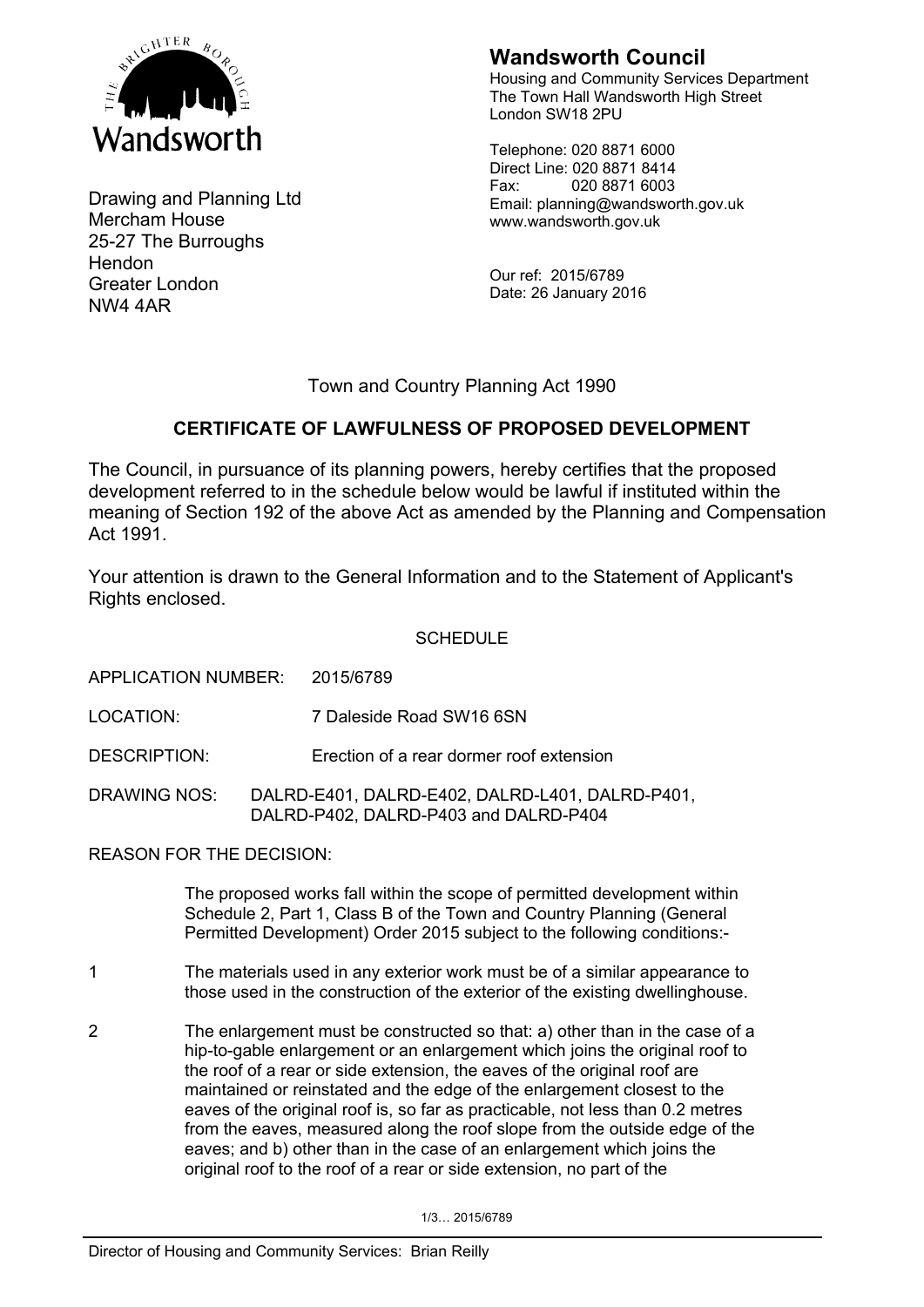enlargement extends beyond the outside face of any external wall of the original dwellinghouse.

4 Any window inserted on a wall or roof slope forming a side elevation of the dwellinghouse must be obscure-glazed, and non-opening unless the parts of the window which can be opened are more than 1.7 metres above the floor of the room in which the window is installed.

> INFORMATIVE: You are reminded that this certificate is issued on the basis of the physical circumstances prevailing at the property when the application was made. If any other extension is undertaken BEFORE the construction of the extension, then this certificate would no longer be applicable and planning permission may be required for the development presently proposed.

INFORMATIVE: You are advised that the granting of this certificate does not override your responsibilities under the Party Wall Act 1996.

INFORMATIVE: This certificate is based on the drawings and any other information as submitted being a true reflection of the physical circumstances prevailing at the site on the date of the submission of the application. If the existing conditions are different from those shown on the drawings or if the drawings or any other information are inaccurate in any way, the certificate may not be valid.

Tim Cronin, Assistant Director (Planning and Development)